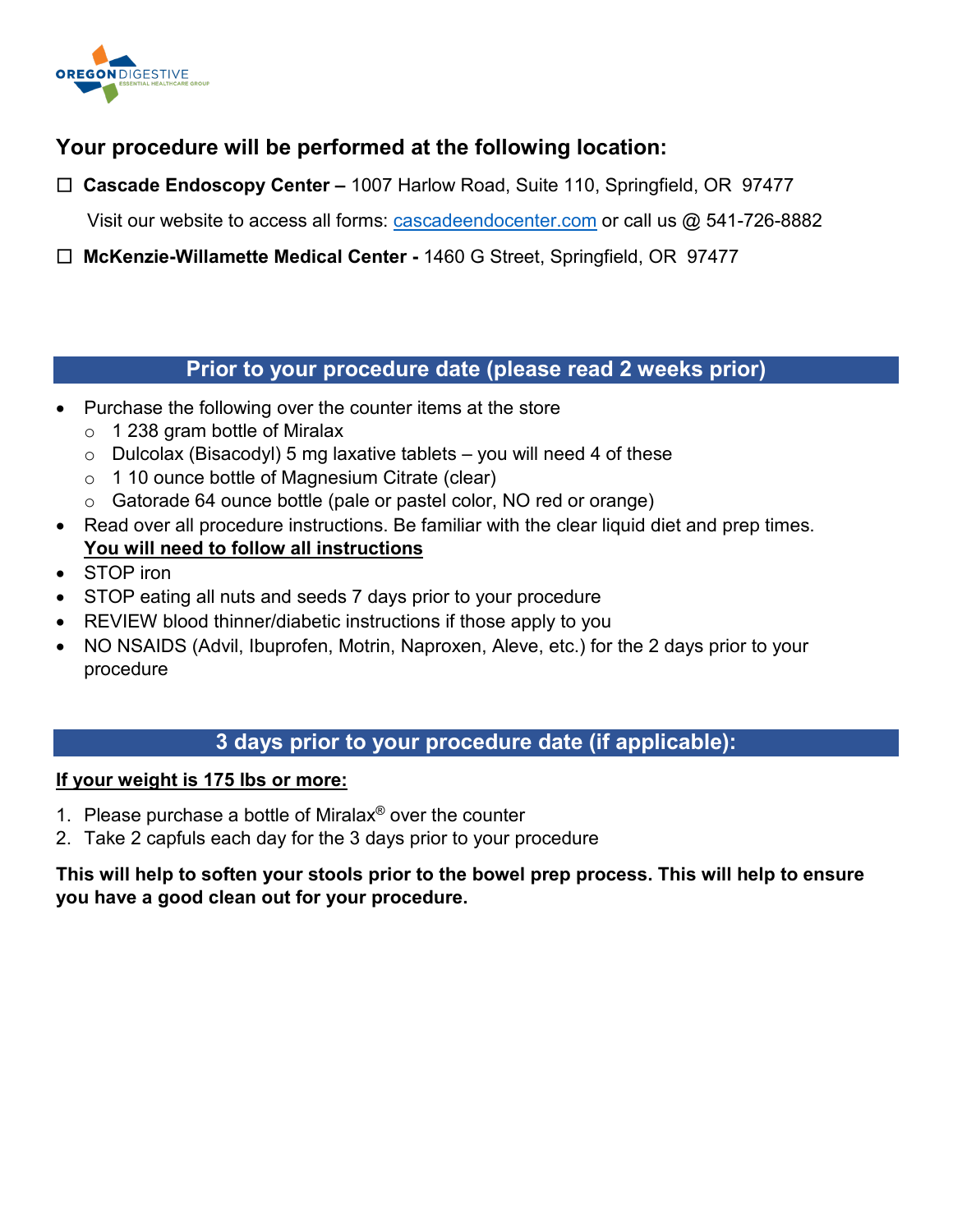

# **Miralax Instructions**

Please take your regularly scheduled medications during the preparation process, unless advised to stop. Take medications either 2 hours before or after drinking the prep.

**1 day prior to your procedure (Prep day #1)**

**ONLY A CLEAR LIQUID DIET TODAY**

# **@ 9am**:

1. Take 2 Dulcolax (Bisacodyl) tablets with 8 ounces of water

# **@ 2pm:**

- 1. Mix the entire bottle of Miralax with 64 ounces of Gatorade into a pitcher.
- 2. Drink half (32 ounces) of the mixture over 1-2 hours.
- 3. Drink 2 8 ounce glasses of water.

## **@ 5pm:**

1. If you have NOT had several bowel movements by now, drink the bottle of Magnesium Citrate slowly over 1 hour. It is easier to drink if it is well chilled.

## **@ 8pm and Bedtime:**

- 1. If bowel movements are still solid brown (goal is pale yellow to clear), drink the bottle of Magnesium Citrate slowly over 1 hour.
- 2. If you continue to have solid stool, call 541-284-1600.
- 3. At bedtime, take the remaining 2 Dulcolax tablets

### **Your procedure day (Prep day #2)**

## **ONLY CLEAR LIQUIDS UNTIL AFTER YOUR PROCEDURE**

**@ 5 hours prior to your procedure time:** \_\_\_\_\_\_\_\_\_\_(please use this space to write in your start time)

- 1. Drink the remaining 32 ounces of the Miralax mixture.
- 2. Drink 2 8 ounce glasses of water.

Your bowel movements should become yellow to clear, looking like urine

#### **@ 3 hours prior to your procedure time:** (please use this space to write in your start time)

1. **STOP** all fluids 3 hours prior to your procedure time; not following this will delay your procedure

Do not use tobacco, alcohol, or marijuana today

You MUST have a driver to take you home after your procedure